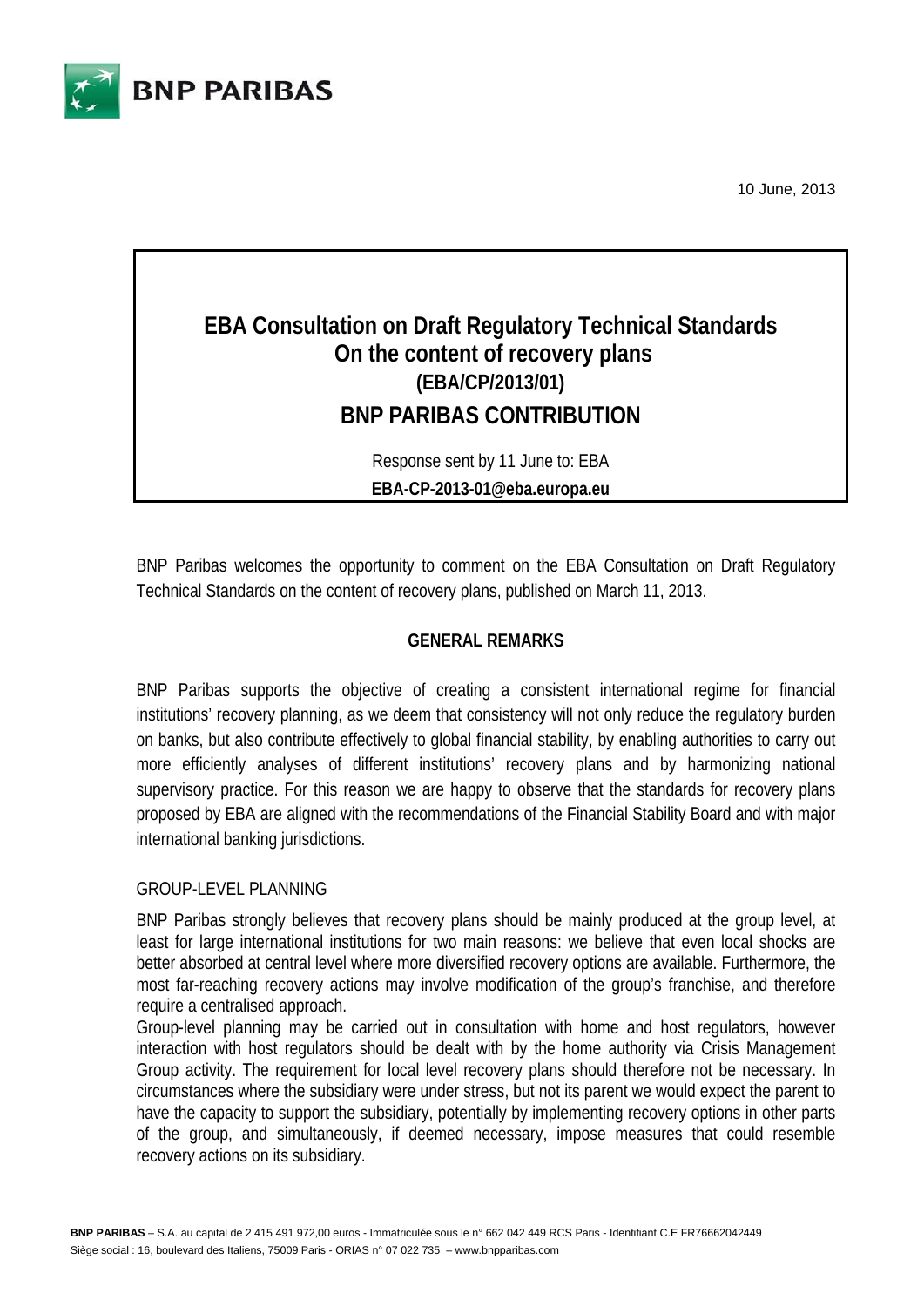

#### CONFIDENTIALITY

BNP Paribas believes that the creation of a consistent international regime for financial institutions' recovery planning will facilitate communication between authorities, and improve cross-border cooperation and collaboration between Home and Host regulators. However we take this opportunity to reaffirm the case for confidentiality, given the high degree of strategic information contained in recovery plans. The internal sensitivity of this information should also not be underestimated. We therefore urge that specific protocols be put in place to guarantee that the duty of confidentiality be placed on those having access to recovery plans, and sanctions in case of breach.

These general remarks are in many instances more fully developed in our detailed responses on the following pages.

<u>Samuel School Section 1888 and 2000 the Contract of the Contract of the Contract of the Contract of the Contract of the Contract of the Contract of the Contract of the Contract of the Contract of the Contract of the Contr</u>

**Jean-Jacques Santini** 

**BNP Paribas SA** 

**Head of Group Public Affairs**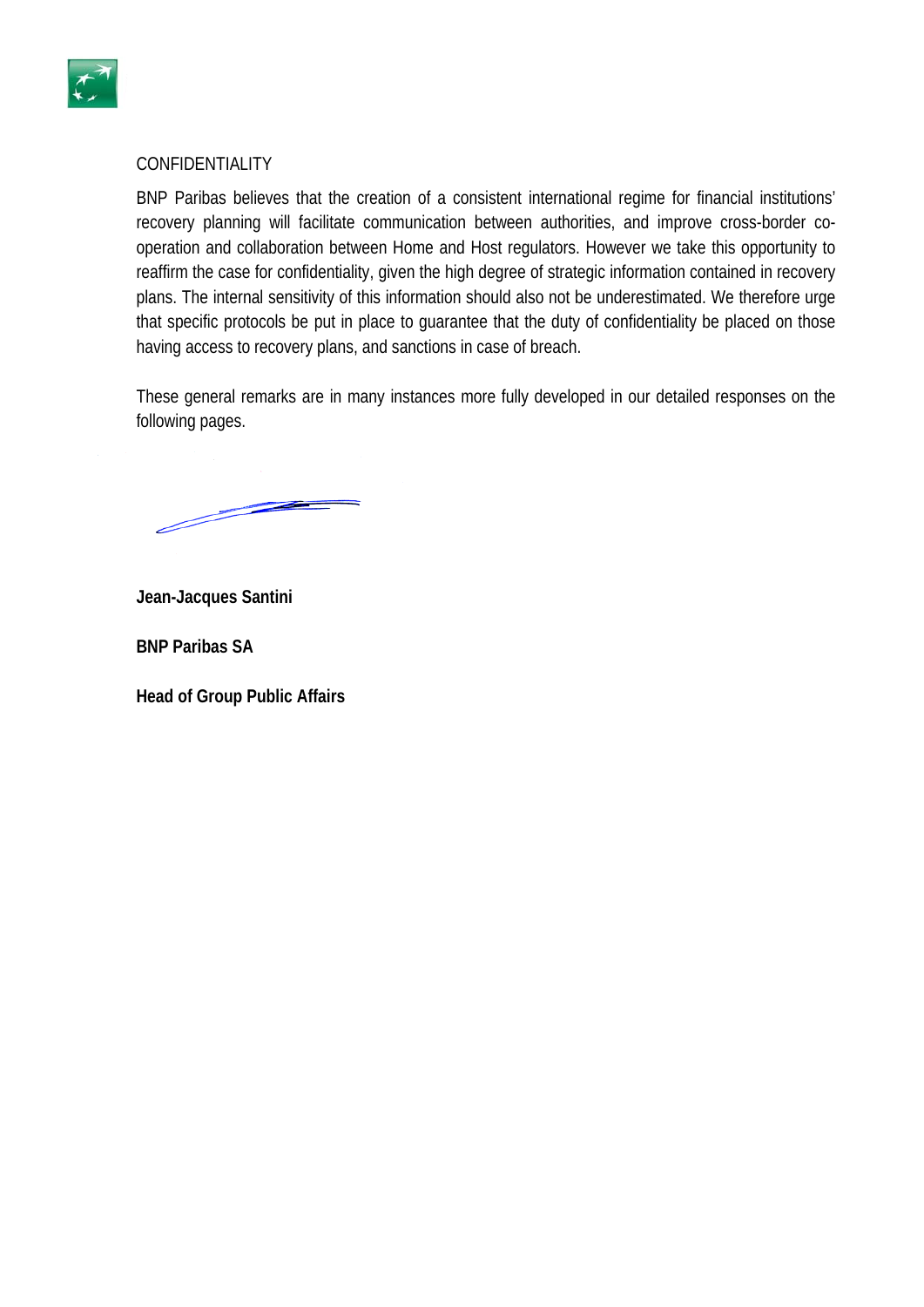

# **DETAILED RESPONSES**

## **Questions related to the draft RTS:**

*Q.01: Have you already drafted/approved a recovery plan or are you in the process of doing so? Is your recovery plan in line with the contents of the draft RTS?* 

Yes, BNP Paribas has been working on RRP since 2011. The first and second version of the RRP were approved by the relevant board committee, presented to the board of BNP Paribas, and submitted to its home regulator (ACP) at the end of 2011 and in in August 2012 respectively. BNP Paribas is currently working on the third version of its RRP, which is expected to be delivered to ACP in August 2013.

All versions of the recovery plan have been prepared in compliance with FSB guidelines, and are essentially consistent with the structure and contents of the draft RTS. Version 3 has been further enriched to take account of the draft RTS. However, since the recovery plan is a part of an overall RRP package, some of the elements proposed in the draft RTS are, in our opinion, better associated with the Resolution part of the package, and have been dealt with in other sections of the RRP.

*Q.02: Do you believe that the draft RTS on recovery plans is comprehensive and contains sufficient and relevant requirements to enable a timely and effective recovery of an institution in the event of financial distress?* 

We believe that the proposed draft RTS contain all relevant requirements and we do not think that any significant elements are missing. On the contrary, as outlined in our answer to Q.01, we believe that some elements of the draft RTS are over-detailed for the needs of recovery planning, and are better suited for Resolution planning or for other sections of the RRP.

We refer in particular to the elements contained in the Strategic analysis section (Art.6) which should more appropriately figure in a global RRP introduction, as detailed in our answer to Q.05.

*Q.03: Please provide your views on the indicators and escalation process as stipulated in the draft RTS under Articles 2(2)(a) and 5(c), and on the other governance arrangements provided for by Article 5.* 

We agree that the process of recovery planning should be subject to approval at the most senior level, and have chosen to present a Recovery and Resolution Plan to the Internal Control, Risk Management and Compliance Committee of the board of BNP Paribas.

We do not agree with a possible requirement for the plan to be reviewed by an external auditor. Our RRP may, as for any other aspect of the Bank's activity, be subject to periodic internal audit. However this should not form part of the approval process. External audit appears to us to be entirely inappropriate. Recovery planning is a strategic exercise that calls upon hand-on knowledge of a group's business and market environment and contains highly sensitive information. We do not believe that it is the role of external auditors to issue opinions on strategy documents.

We also disagree with the requirements to identify the natural persons responsible for preparing,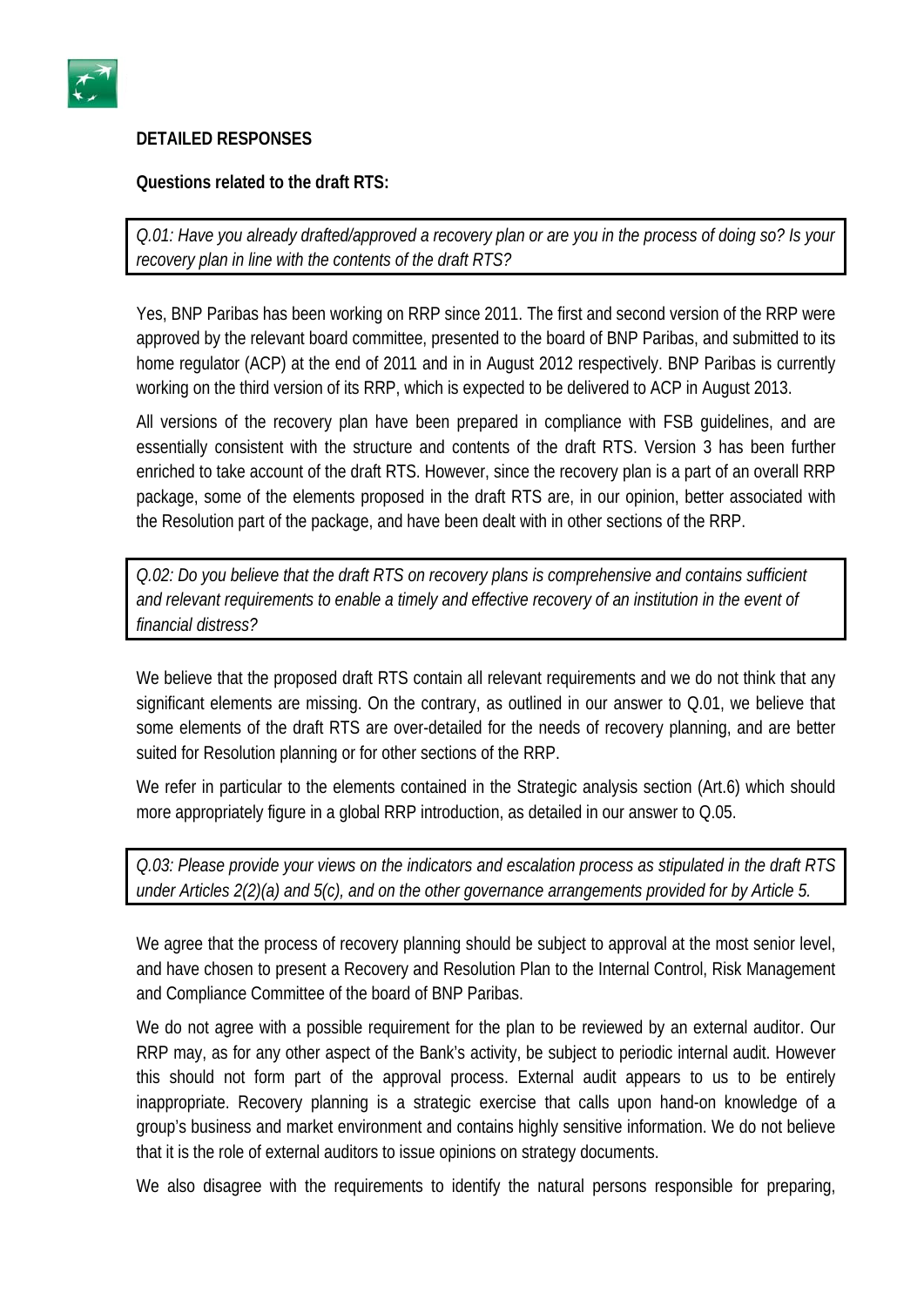

implementing and updating the RRP. Recovery planning is a shared corporate responsibility, and we fail to see why and in what aim specific natural persons should be singled out.

*Q.04: Please provide your views on the relationship between the governance arrangements provided for by Article 5 and current risk management processes/governance arrangements such as the Internal Capital Adequacy Assessment Process (ICAAP) and the Internal Liquidity Adequacy Assessment Process (ILAAP)* 

We consider recovery planning to be complementary to existing internal risk management planning such as ICAAP and ILAAP. Governance arrangements for these three issues will naturally be similar as the aim is to ensure escalation to senior management at the appropriate point of time. It is the result that matters, not the governance leading to this result.

*Q.05: Please provide your views on the requirements for the description of the institution or group, as stipulated by the strategic analysis in the draft RTS under Article 6 (3)* 

As outlined in our answer to Q.02, most of the elements required in this section are better associated with the Resolution elements of RRP, or should rather figure in a global RRP introduction.

Much of what is contained in the section relating to "Description of the institution" is of limited relevance in the context of recovery action, in particular detailed mapping of legal entities and business lines, financial elements by legal entity. We do not see the relevance of a description of critical or systemically relevant functions within a recovery plan, which should rather consist of a menu of recovery options available for use with management judgment according to specific situations, and does not deal with maintenance of critical functions.

*Q.06: Please provide your views on the requirements for the recovery options, as stipulated by the strategic analysis in the draft RTS under Article 6 (4). Does this requirement comprehensively and adequately capture the different categories of recovery options that could be considered?* 

The possible range of recovery measures are adequately covered in the draft RTS 6 (4) and 6 (5), but authorities should beware of being overly prescriptive. Banks and banking groups differ in their legal structures, business lines, and funding structures, and will therefore have greater or lesser appetites for specific types of options.

We agree on the notion of recovery options as measures which are extraordinary in nature and which are not supposed to be taken in the course of the institution's normal business.

We are sceptical on the possibility of achieving a voluntary restructuring of liabilities without creating the conditions for an entry into resolution.

Finally, while agreeing on the fact that recovery planning must take into account continuity of operations, we believe that this is part of feasibility analysis, and the requirement of an operational contingency plan for each recovery option appears excessive.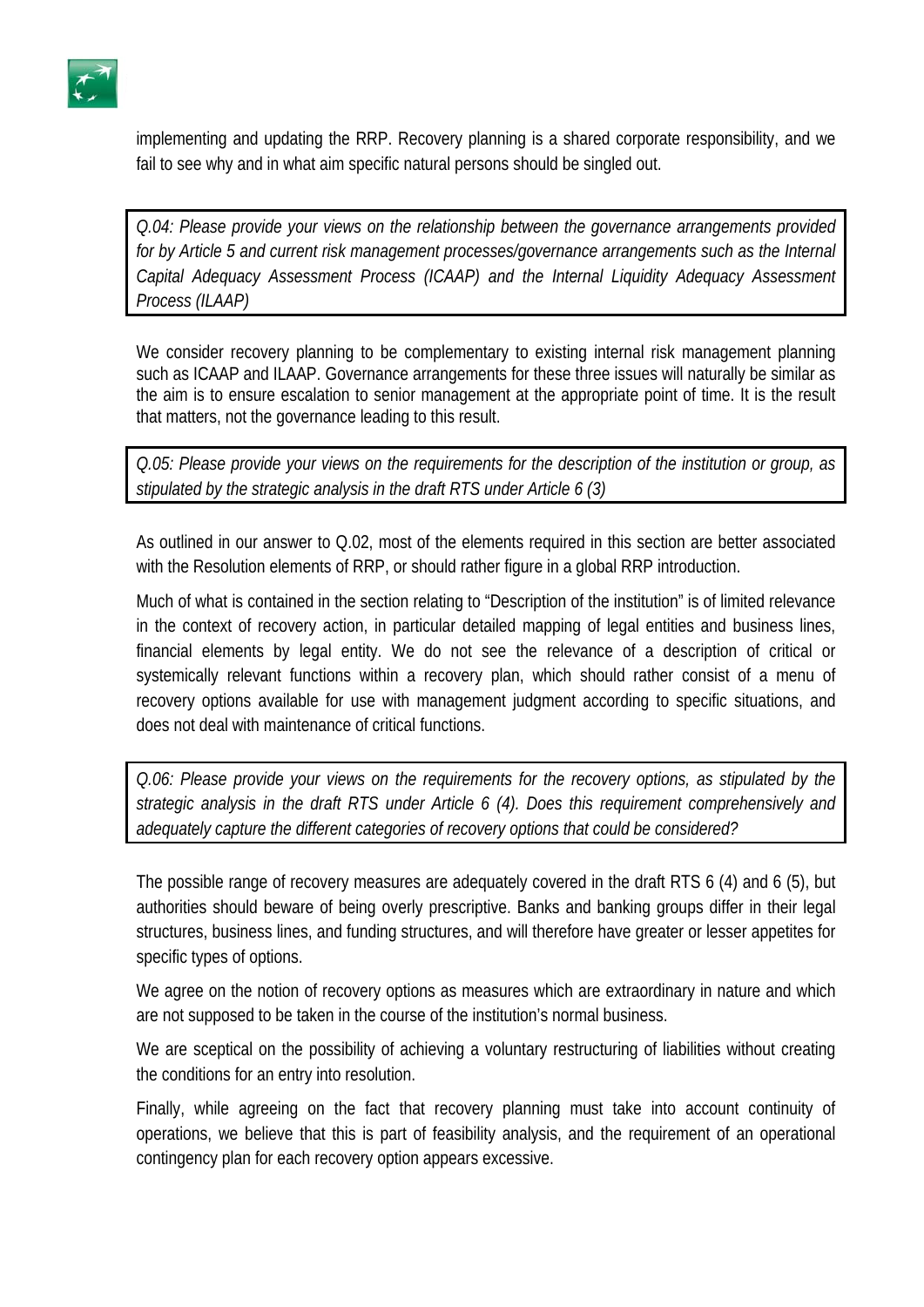

*Q.07: Please provide your views on the requirements for the communication plan, as stipulated in the draft RTS under Article 7.* 

We underline the need to keep the information regarding recovery action strictly confidential. In order to prevent any negative and unwelcomed market reaction, market participants should not be informed that a bank has triggered its recovery plan. Public disclosure of trigger breach or the entry into recovery could further weaken any firm subject to the requirement and could precipitate a crisis. However, we agree on the need to adequately communicate the implementation of recovery options as these take place, and therefore that the recovery plan should include a section dealing with communication, both internal and external, which should outline responsibilities for drawing up appropriate and proportionate communication at the time at which recovery actions are implemented.

However, we do not see the merit of a detailed communication plan for each and every option, providing an assessment of the potential impact on the business and on financial stability in general. Actually we believe that such a requirement is excessive. An overall communication strategy to be adapted to the specific circumstances of an actual crisis should be adequate.

The assessment of the potential impact on the business and on financial stability in general of the implementation of a recovery option is not an issue for a communication plan. It is part of an impact and feasibility assessment referred to in art. 6(5)b.

*Q.08: Please provide your views on the requirements for preparatory measures, as stipulated in the draft RTS under Article 8, providing in particular your views on the question what types of preparatory arrangements or measures could or should be taken into account in the analysis of the recovery plan.* 

We agree that the identification of potential preparatory measures is part of robust recovery planning and should be taken into account in the analysis of recovery options. However we think that any suggestion of prior implementation of preparatory measures as mentioned in art. 8 would be an excessive burden for institutions that have a wide and diversified variety of recovery options available.

Concerning the reference to actions aimed at removing obstacles, we would like to emphasise the fact that recovery planning must not become the primary focus of management or the driver of changes to the organisation.

# **Questions related to the impact assessment**

*Q.09: Do you agree that some of the costs of preparing recovery plan are already incurred by the requirements of having a proper risk management framework?* 

We partially agree on that. We think it is true that, especially for more complex institutions, some of the costs are already incurred by the RMF requirements (this is true with reference to costs related to production of information/data at group and at entity level). However we believe that such costs might disproportionally increase particularly with the introduction in the regulatory framework of some regulatory requirements such as the need to create recovery plans at entity level, which would have a